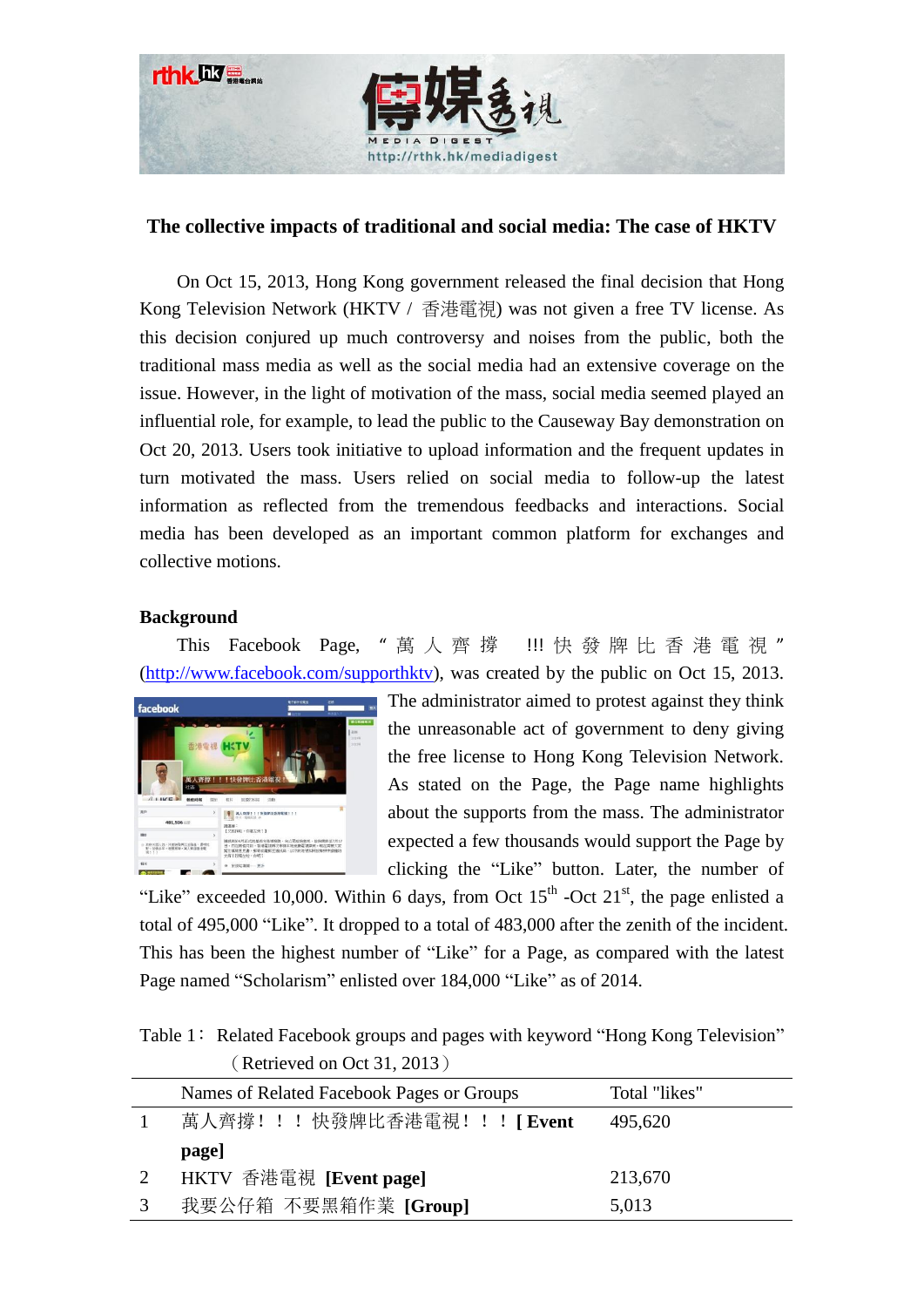## **Findings**

#### *Social Media: Intensive Facebook users'interaction*

From Oct 15 to 31, 2013, it was found that Facebook Page "萬人齊撐!!!快發牌 比香港電視!!! " had 278 posts, on average, 16 pieces per day. The updated content include the *status, photos, link sharings, event promotions*, etc. The Facebook users interacted by "Like", "Comments" and "Shares", these three enable them to interact with the users and especially their circles of friends could see they support this page as every post is a public one. Take an example, if they like one post, it would be put onto the top feed. According to our result, there are 27 posts have over 10,000 Likes; for the posts that conjure up 1000 likes, there are altogether 254 which accounts for 91% of the total postings within 17 days. More than that, for comments that could have over 100 people discussing, there are a total of 102 posts. For the shares, there are a total of 88 posts that could have over 100 people involving. It could be concluded that the interaction is vigorous in the page. It is notable that the top five that resulted in the most Likes are the status with words and photos.

| Interactions  | Min        | Max    | Postings    | <b>Total Number</b> |
|---------------|------------|--------|-------------|---------------------|
| Likes         | <b>200</b> | 36,346 | Over 10,000 | 26                  |
|               |            |        | Over 1,000  | 254                 |
| Comments      |            | 1,899  | Over 100    | 102                 |
| <b>Shares</b> |            | 3,631  | Over 100    | 88                  |

Table 2: Summary of Interactions of Page "萬人齊撐!!! 快發牌比香港電視!!! "

The figures showed that many of the postings received widely support by the users. By clicking the like button, users automatically feed their liking into the News Feed where their friends could filter through their recent activities. This liking gesture is interpreted as a "user-generated linking", which indicates, on the one hand, "an affective response" and on the other hand, user's adding social values to it. Therefore, it is plausible to see "liking" as a sign of users' engagement in this event. From this point of view, the mounting likes from users could be as regarded as gestures of wide on-line support.

Table 3: The Top Five Postings of Page "萬人齊撐!!! 快發牌比香港電視!!! " (Sorted by "Likes")

| Date | Contents                                | Likes  | Comments | <b>Shares</b> |
|------|-----------------------------------------|--------|----------|---------------|
|      | 15/10/2013 Text, "Facebook 支持人數己超過 1 萬" | 36,346 | 1,200    | 3,631         |
|      | 15/10/2013 Text, "召集更多撐港視發牌"            | 35,928 | 826      | 1,392         |
|      | 16/10/2013 Text, " <i>撐港視發牌</i> "       | 29,090 | 1,899    | 1,801         |
|      | 20/10/2013 Photo, "藝人支持港視發牌"            | 28,380 | 382      | 345           |
|      | 20/10/2013 Photo & Text, "很多人中環遊行"      | 23,304 | 289      | 307           |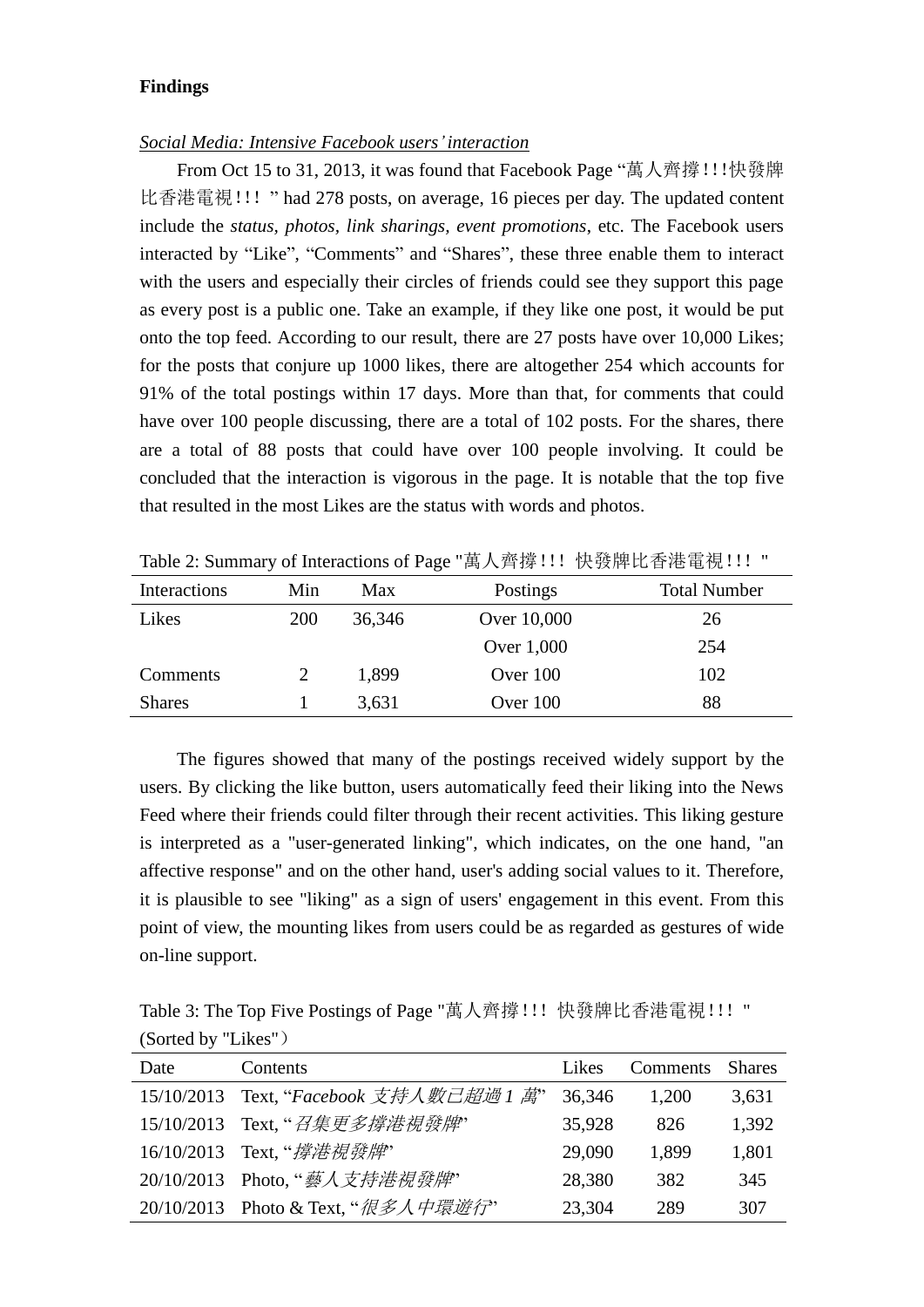## *Traditional newspapers: Widely cover the event*

In these two weeks' time, we focus on local news. The Chinese keywords, "香港 電視" were typed in the WiseSearch and retrieved the news that were related to this keyword daily. In order to shed light in Hong Kong, we only dig out the local newspaper and only chooses those are local news (本港新聞). In the search results, we have a total number of news pieces of 2,043. The least coverage appeared on Hong Kong Commercial Daily and the most coverage appeared on Apple Daily.

Furthermore, there are altogether 14 newspapers listed below that have coverage in this particular issue. Averagely, each newspaper has around 145 piece of news in these two weeks. And it is crucial to see that the most coverage (365) that the newspaper gets is the Apple Daily which is considered as a radical newspaper with sharp agenda setting, and then the Ming Pao Daily News (319) and the third one is Sing Tao Daily (193). It is rather surprising to see the radical newspapers Oriental Daily News and The Sun have 111 and 122 respectively within these two weeks, ranked seventh and eighth. Therefore, it could be interpreted that these papers may not be as effective as the social media platforms so as to motivate the mass to go on the street.

| Newspaper                  | Sub-Total |
|----------------------------|-----------|
| <b>Apple Daily</b>         | 365       |
| Ming Pao Daily News        | 319       |
| Takung Pao                 | 101       |
| Hong Kong Daily News       | 179       |
| Sing Tao Daily             | 193       |
| The Headline Daily         | 133       |
| Sing Pao                   | 132       |
| The Sun                    | 122       |
| AM730                      | 122       |
| <b>Oriental Daily News</b> | 111       |
| Hong Kong Economic Times   | 89        |
| Sky post                   | 70        |
| Metro Daily                | 69        |
| Hong Kong Commercial Daily | 38        |
| Total                      | 2,043     |

Table 4: Wise News Search with the keyword "香港電視" during 15-31 / 10 / 2013

# *Dominant role of social media: Facebook act as a more prominent role in social mobilization than radical papers*

On Oct 20, 2013, a large scale demonstration was held in Central to show public